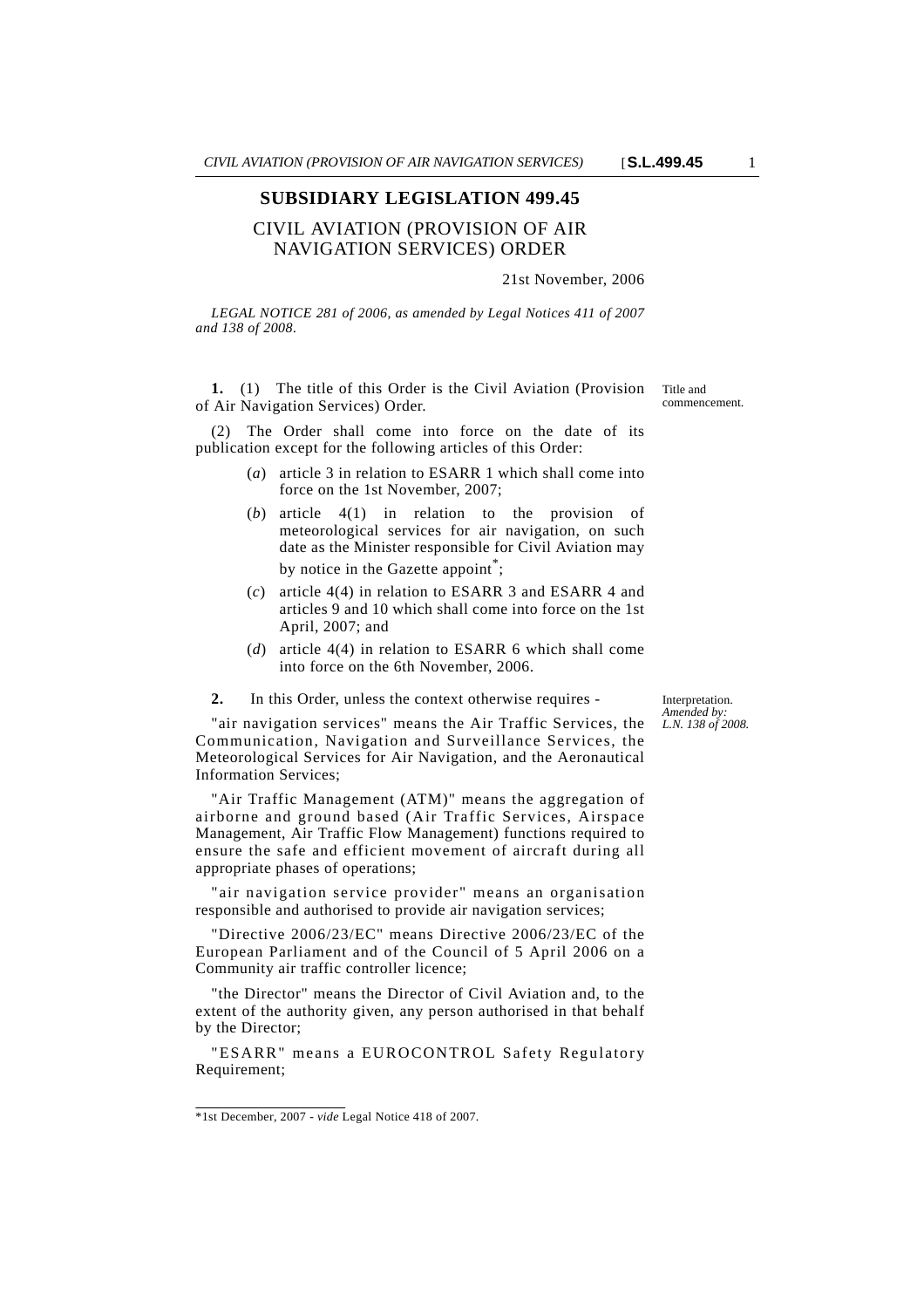"EUROCONTROL" means the European Organization for the Safety of Air Navigation;

"ICAO" means the International Civil Aviation Organization;

"Regulation EC No. 549/2004" means the European Parliament and Council Regulation of the 10th March, 2004 laying down the framework for the creation of the Single European Sky;

"Safety Management System (SMS)" means a systematic and explicit approach defining the activities by which safety management is undertaken by an organisation in order to achieve acceptable or tolerable safety.

**3.** The National Supervisory Authority responsible for the safety oversight and certification of an air navigation service provider for the purposes of Regulation EC No 549/2004, and on the licensing of air traffic controllers for the purposes of Directive 2006/23/EC, shall be the Director, who shall also ensure the application of the requirements contained in ESARR 1 and ESARR 5.

**4.** (1) No person shall provide an air navigation service in Maltese airspace or in airspace outside of Malta where Malta has in pursuance of international arrangements, undertaken to provide air navigation services, otherwise than under and in accordance with the terms of an air navigation service certificate granted to him by the Director.

(2) The Director shall grant an air navigation service certificate if he is satisfied that the applicant is competent, having regard to his organisation, staffing, equipment, maintenance and other arrangements, to provide a service which is safe for use by aircraft.

(3) An air navigation service certificate may be granted subject to such conditions as the Director thinks fit and shall, subject to the provisions of article 13, remain in force for the period specified therein.

(4) The person in charge of providing an air navigation service and operating under an air navigation service certificate shall comply with the provisions of the ICAO Annexes and Documents, and the ESARR documents listed in the Schedule to this Order as applicable.

**5.** The Director may cause such inspection and audits as he deems fit for the purpose of this Order and any person authorised to do so in writing by the Director may at any reasonable time inspect and oversee any premises, equipment, technical records and other relevant documents that an air traffic management provider possesses in order to discharge his duties and obligations, and may for that purpose enter into any aerodrome or premises.

**6.** No person shall obstruct or impede any person acting in the exercise of his powers or the performance of his duties under this Order.

**7.** A person shall not provide an air navigation service at any place unless -

National Supervisory Authority. *Substituted by: L.N. 138 of 2008.*

Requirement for air navigation service certificate.

Access and inspections.

Obstruction of persons.

Manual of air navigation services.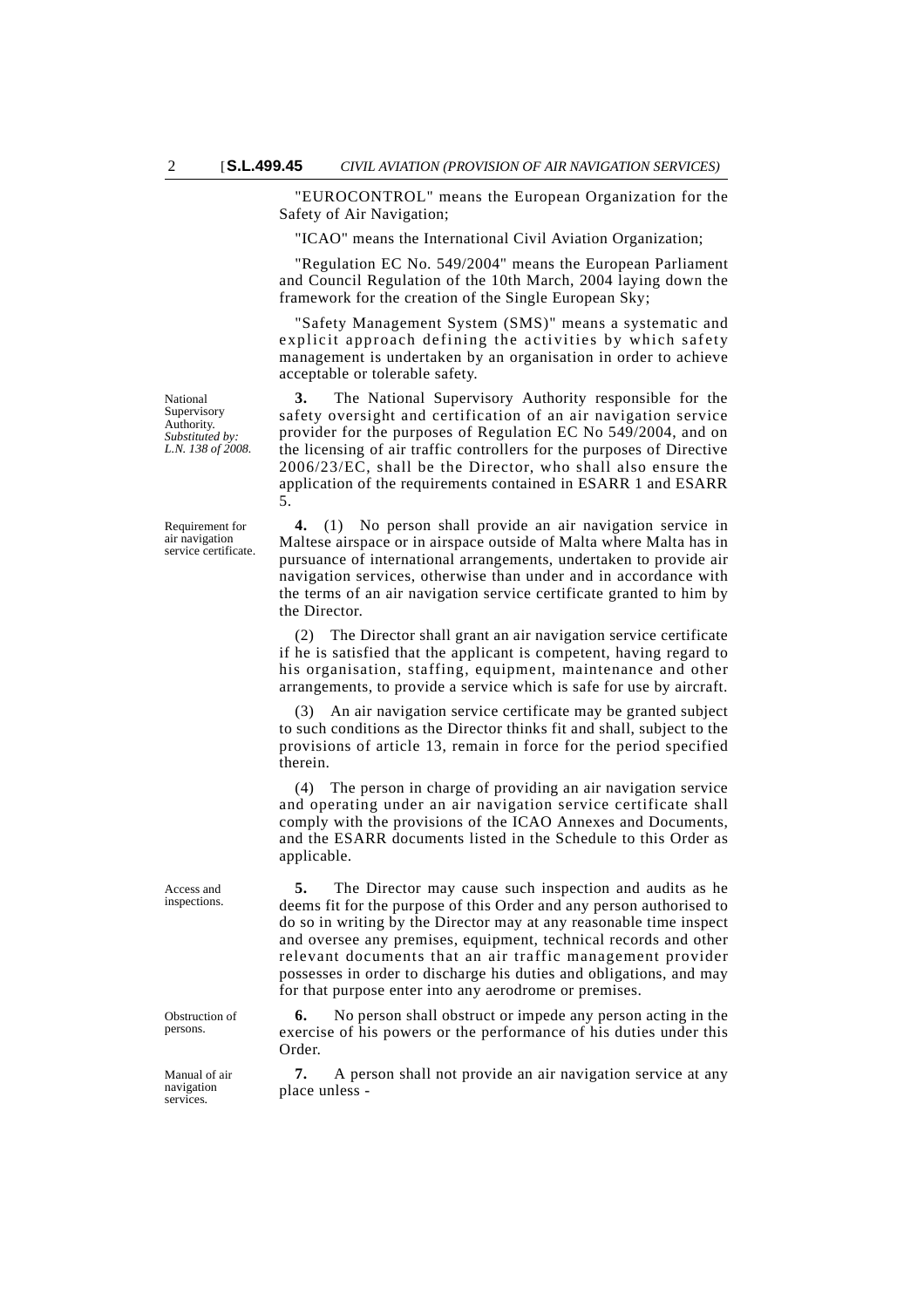- (*a*) the service is provided in accordance with the standards and procedures specified in a manual of air navigation services in respect of that place and the type of air navigation services provided;
- (*b*) the manual is produced to the Director within a reasonable time after a request for its production is made by the Director; and
- (*c*) such amendments or additions have been made to the manual as the Director may from time to time require.

**8.** (1) The Director may, in the interest of safety and in relation to the services being provided by an air navigation service provider issue a direction to that provider to cause him to take any specific action as the Director thinks fit.

(2) The Director shall issue a safety directive to an air navigation service provider when an unsafe condition has been determined to exist in a system. The directive shall identify the unsafe condition, the affected system, the action required and their rationale, the compliance time for the required action and the date of entry into force. The air navigation service provider shall comply with the safety directive as required.

**9.** (1) A provider of air traffic management shall comply with the requirements of ESARR 3 document by establishing a safety management system which -

- (*a*) ensures a formalised, explicit and pro-active approach to systematic safety management in meeting its safety responsibilities within the provision of ATM services;
- (*b*) operates in respect of all ATM and supporting services which are under its managerial control;
- (*c*) includes, as its foundation, a statement of safety policy defining the organization's fundamental approach to managing safety;
- (*d*) ensures that everyone involved in the safety aspects of ATM service-provision has an individual safety responsibility for their own actions, and that managers are responsible for the safety performance of their own organisations;
- (*e*) ensures that the achievement of satisfactory safety in the ATM shall be afforded the highest priority over commercial, operational, environmental or social pressures;
- (*f*) ensures that while providing an ATM service, the principal safety objective is to minimise the ATM contribution to the risk of an aircraft accident as far as reasonably practicable.

(2) The Safety Management System shall be operated by qualified and competent staff who shall ensure that -

> (*a*) a safety management function is identified with organizational responsibility for development and

Operation of Safety Management System.

Safety Management System.

Directions and safety directives.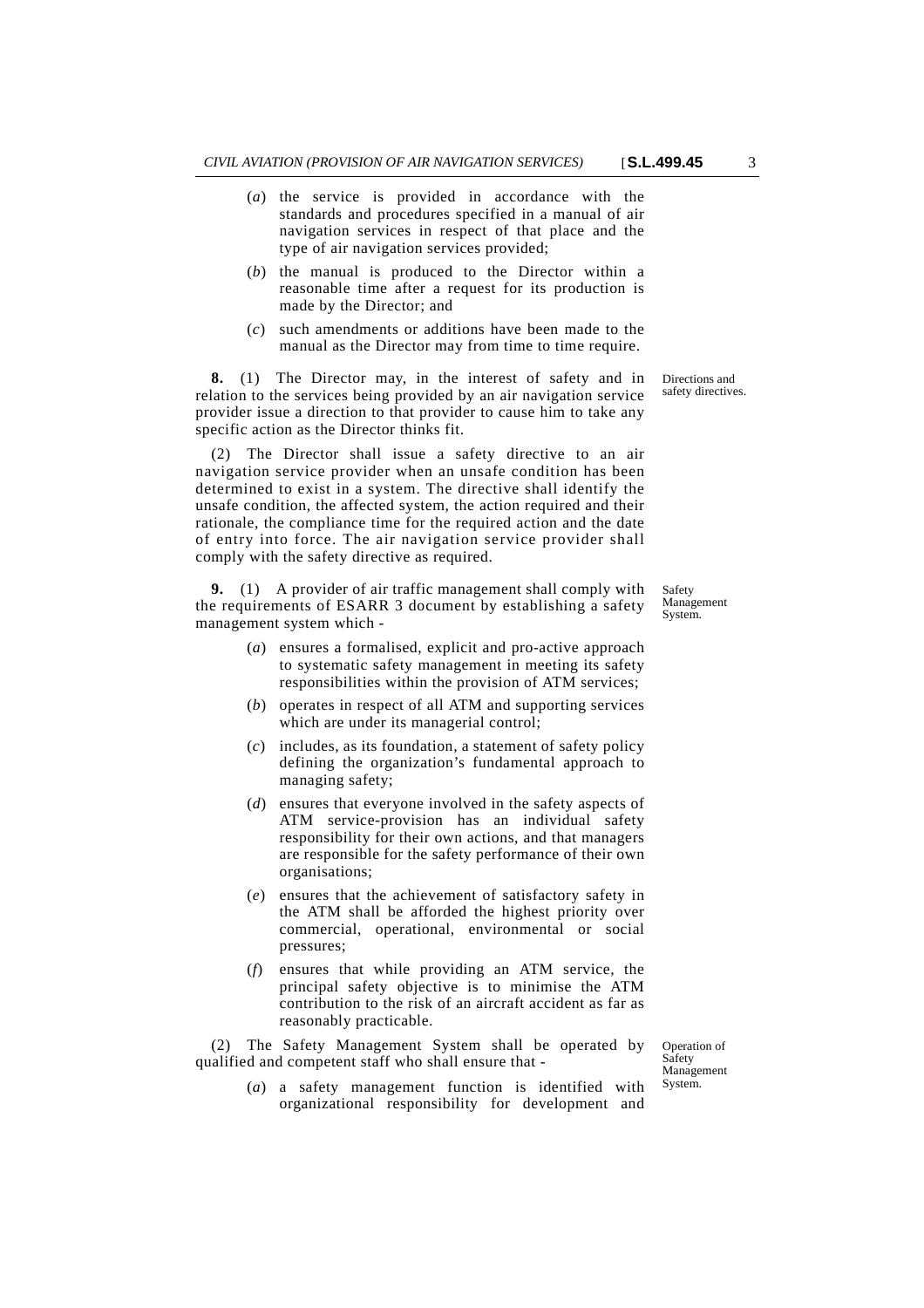maintenance of the safety management system;

- (*b*) this point of responsibility is, wherever possible, independent of line management, and accountable directly to the highest organizational level;
- (*c*) in the case of small organizations where combination of responsibilities may prevent sufficient independence in this regard, the arrangements for safety assurance are supplemented by additional independent means;
- (*d*) the highest level of the service provider organization plays a general role in ensuring safety management;
- (*e*) wherever practicable, quantitative safety levels are derived and are maintained for all systems;
- (*f*) risk assessment and mitigation is conducted to an appropriate level to ensure that due consideration is given to all aspects of ATM;
- (*g*) changes to the ATM system are assessed for their safety significance, and ATM system functions are classified according to their safety severity;
- (*h*) appropriate mitigation of risks where assessment has shown this to be necessary due to the safety significance of the change;
- (*i*) the SMS is systematically documented in a manner, which provides a clear link to the organization's safety policy;
- (*j*) adequate and satisfactory justification of the safety of the externally provided services, having regard to their safety significance within the provision of the ATM service;
- (*k*) ATM operational or technical occurrences which are considered to have significant safety implications are investigated immediately, and any necessary corrective action is taken.
- (3) A provider of air traffic management shall ensure that
	- (*a*) safety surveys are carried out as a matter of routine, to recommend improvements where needed, to provide assurance to managers of the safety of activities within their areas and to confirm conformance with applicable parts of their Safety Management Systems;
	- (*b*) methods are in place to detect changes in systems or operations which may suggest any element is approaching a point at which acceptable standards of safety can no longer be met, and that corrective action is taken;
	- (*c*) safety records are maintained throughout the SMS operation as a basis for providing safety assurance to all associated with, responsible for or dependent upon the services provided, and to the safety regulatory authority;

Safety surveys, monitoring and records.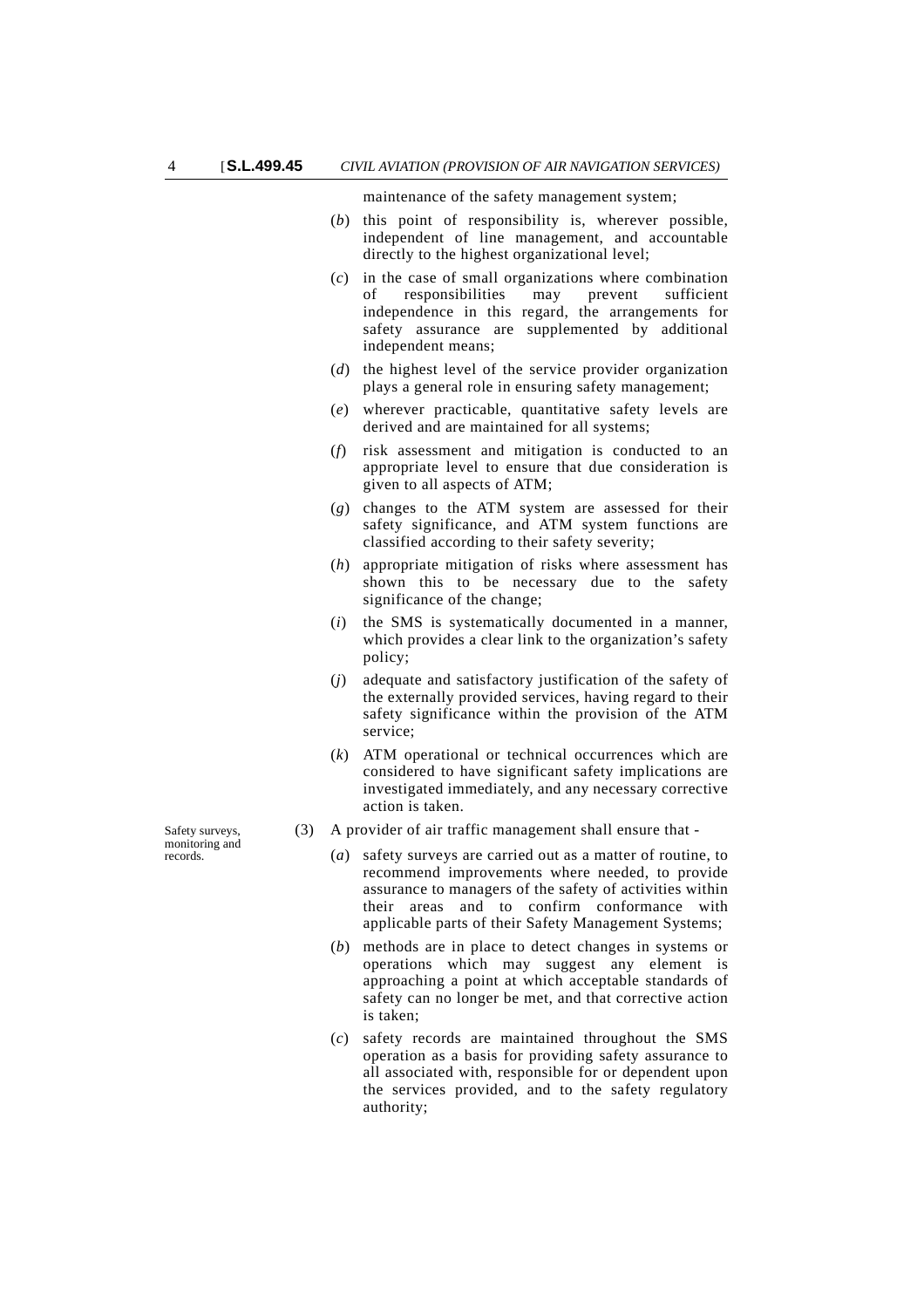- (*d*) the results and conclusions of the risk assessment and mitigation process of a new or changed safety significant system are specifically documented, and that this documentation is maintained throughout the life of the system;
- (*e*) the lessons arising from safety occurrence investigations and other safety activities are disseminated widely within the organization at management and operational levels;
- (*f*) all staff are actively encouraged to propose solutions to identified hazards; and
- (*g*) changes are made to improve safety where they appear needed.

**10.** (1) A provider of air traffic management shall comply with the requirements of ESARR 4 to ensure that hazard identification as well as risk assessment and mitigation are systematically conducted for any changes to those parts of the air traffic management system and supporting services within his managerial control, in a manner which addresses -

- (*a*) the complete life cycle of the constituted part of the ATM system under consideration, from initial planning and definition to post implementation operation, maintenance and decommissioning;
- (*b*) the airborne and ground components of the ATM system through cooperation with responsible parties; and
- (*c*) the three different types of ATM elements (human, procedures and equipment), the interaction between these elements and the interaction between the constituent part under consideration and the remainder of the ATM system.

(2) The hazard identification, risk assessment and mitigation processes shall include:

- (*a*) a determination of the scope, boundaries and interfaces of the constituent part being considered, as well as the identification of the functions that the constituent part is to perform and the environment of operations in which it is intended to operate;
- (*b*) a determination of the safety objectives to be placed on the constituent part, incorporating:
	- (i) an identification of ATM-related credible hazards and failure conditions, together with their combined effects;
	- (ii) an assessment of the effects they may have on the safety of aircraft, as well as an assessment of the severity of those effects, using the severity classification scheme provided in ESARR 3 Appendix A; and
	- (iii) a determination of their tolerability, in terms of

ATM hazard identification and risk assessment and mitigation.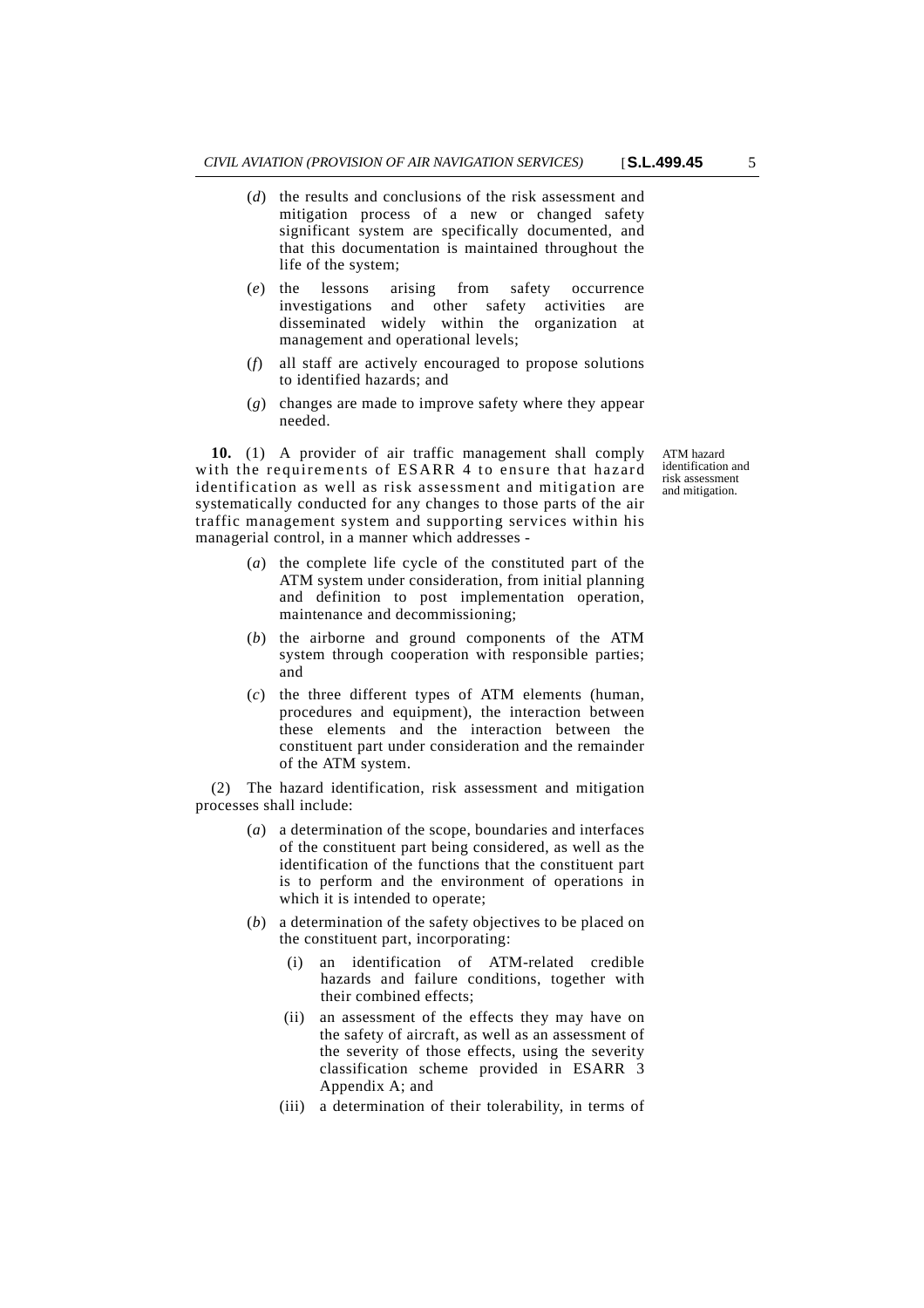the hazard's maximum probability of occurrence, derived from the severity and the maximum probability of the hazard's effects, in a manner consistent with ESARR 3 Appendix A;

- (*c*) the derivation, as appropriate, of a risk mitigation strategy which -
	- (i) specifies the defences to be implemented to protect against the risk-bearing hazards;
	- (ii) includes, as necessary, the development of safety requirements potentially bearing on the constituent part under consideration, or other parts of the ATM System, or equivalent of operations; and
	- (iii) presents an assurance of its feasibility and effectiveness;
- (*d*) verification that all identified safety objectives and safety requirements have been met -
	- (i) prior to its implementation of the change;
	- (ii) during any transition phase into operational service;
	- (iii) during its operational life; and
	- (iv) during any transition phase till decommissioning.

(3) The results, associated rationales and evidence of the risk assessment and mitigation processes, including hazard identification, shall be collated and documented in a manner which ensures that -

- (*a*) correct and complete arguments are established to demonstrate that the constituent part under consideration, as well as the overall ATM System are, and will remain, tolerably safe including, as appropriate, specifications of any predictive, monitoring or survey techniques being used; and
- (*b*) all safety requirements related to the implementation of a change are traceable to the intended operations and, or functions.
- **11.** (1) A provider of air traffic management shall ensure that:
	- (*a*) whilst on duty staff employed as air traffic controllers or student air traffic controllers are properly licensed as required under the Air Navigation Order, and meet the medical and physical fitness requirements laid out in the same Order; and
	- (*b*) in accordance with ESARR 5 technical and engineering personnel employed to install and maintain equipment used for the provision of air traffic control services are properly trained and qualified. Training records shall be maintained for technical and engineering personnel and such records shall be made available for examination by the Director if he so

Air Traffic Management staff.

S.L. 499.09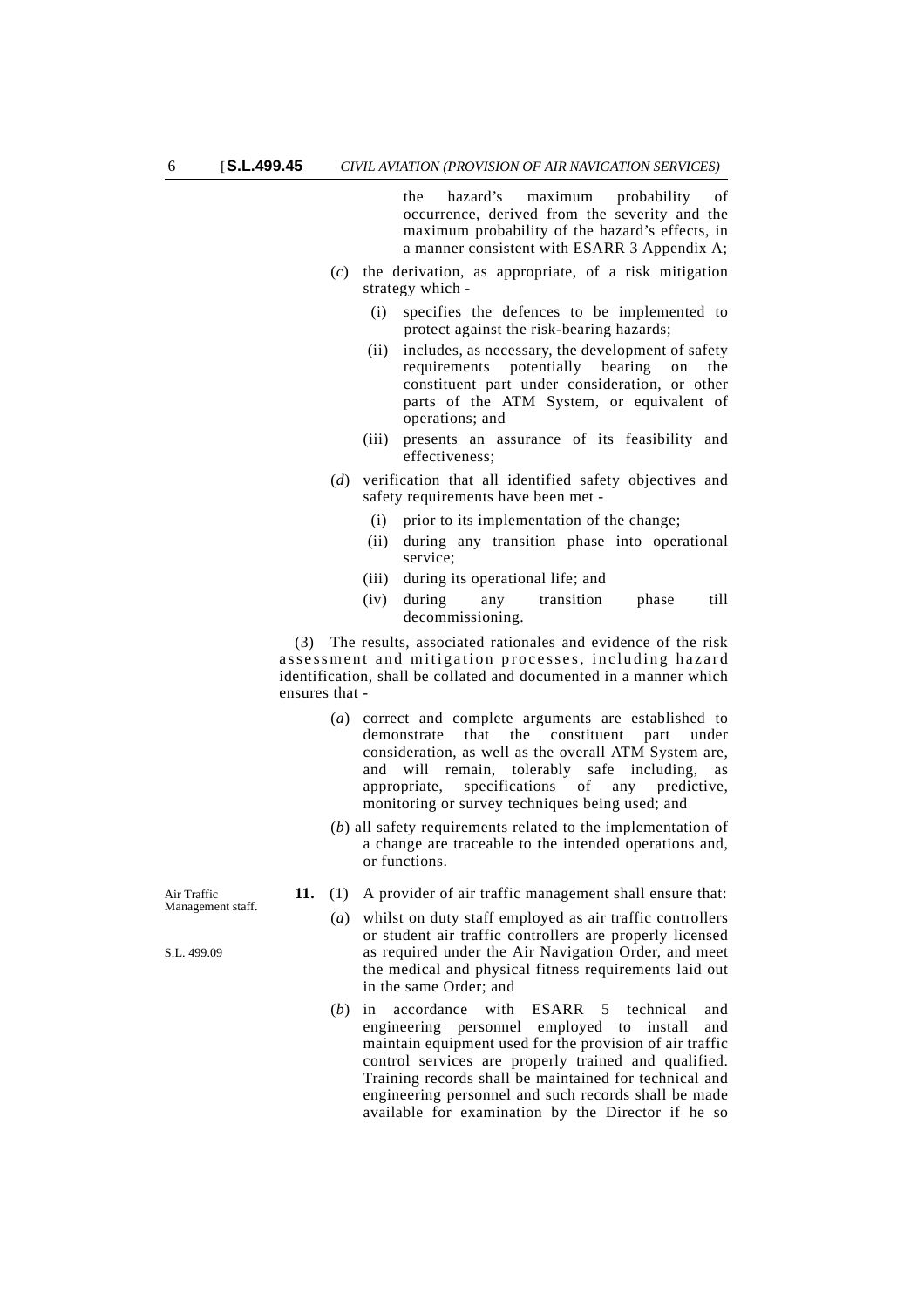(2) A person who fails to comply with the requirements of subarticle (1) shall be guilty of an offence.

**12.** (1) A person who becomes aware of either through involvement or by having witnessed, an ATM related occurrence in which there is an actual or potential threat to flight safety or can compromise the provision of safe ATM services and which falls within the definitions of Appendix A to ESARR 2, shall report such an occurrence in writing to the Director within ninety-six hours.

(2) A person who fails to comply with the requirements of subarticle (1) shall be guilty of an offence.

(3) A provider of an air navigation service shall record, secure and store data concerning ATM occurrences in such a manner which will ensure its quality and confidentiality whilst permitting subsequent collation and assessment.

- (4) (*a*) The Director shall be responsible for analysing and classifying by severity and risk in accordance with ESARR 2 such occurrences and shall do so without delay to identify the extent to which the ATM system helped or could have helped to reduce the risk incurred.
	- (*b*) The analyses mentioned in paragraph (*a*) shall include safety recommendations and the Director shall monitor the implementation of any corrective measures that are recommended to be taken.

(5) An annual report of ATM occurrences shall be submitted to EUROCONTROL by the Director in accordance with Appendix B of ESARR 2.

- **13.**(1)(*a*) The Director, may, if he thinks fit, provisionally suspend or vary an air navigation services certificate issued under this Order pending inquiry into or consideration of the reasons for such suspension or variation.
	- (*b*) The Director may, on sufficient ground being shown to his satisfaction after due inquiry, revoke, suspend or vary an air navigation services certificate.

(2) The person having possession or custody of an air navigation services certificate which has been revoked, suspended or varied, shall surrender it to the Director within a reasonable time after being required to do so by the Director.

(3) The breach of any condition subject to which an air navigation services certificate has been granted shall in the absence of provisions to the contrary in the document, render the document invalid during the continuance of the breach.

**14.** Any person who without reason acceptable to the Director fails to comply with any direction or safety directive issued under article 8 shall be deemed for the purpose of this Order to have Enforcement of air traffic directions and safety directives.

Revocation, suspension and variation of an air navigation services certificate.

Reporting and assessment of ATM related occurrences.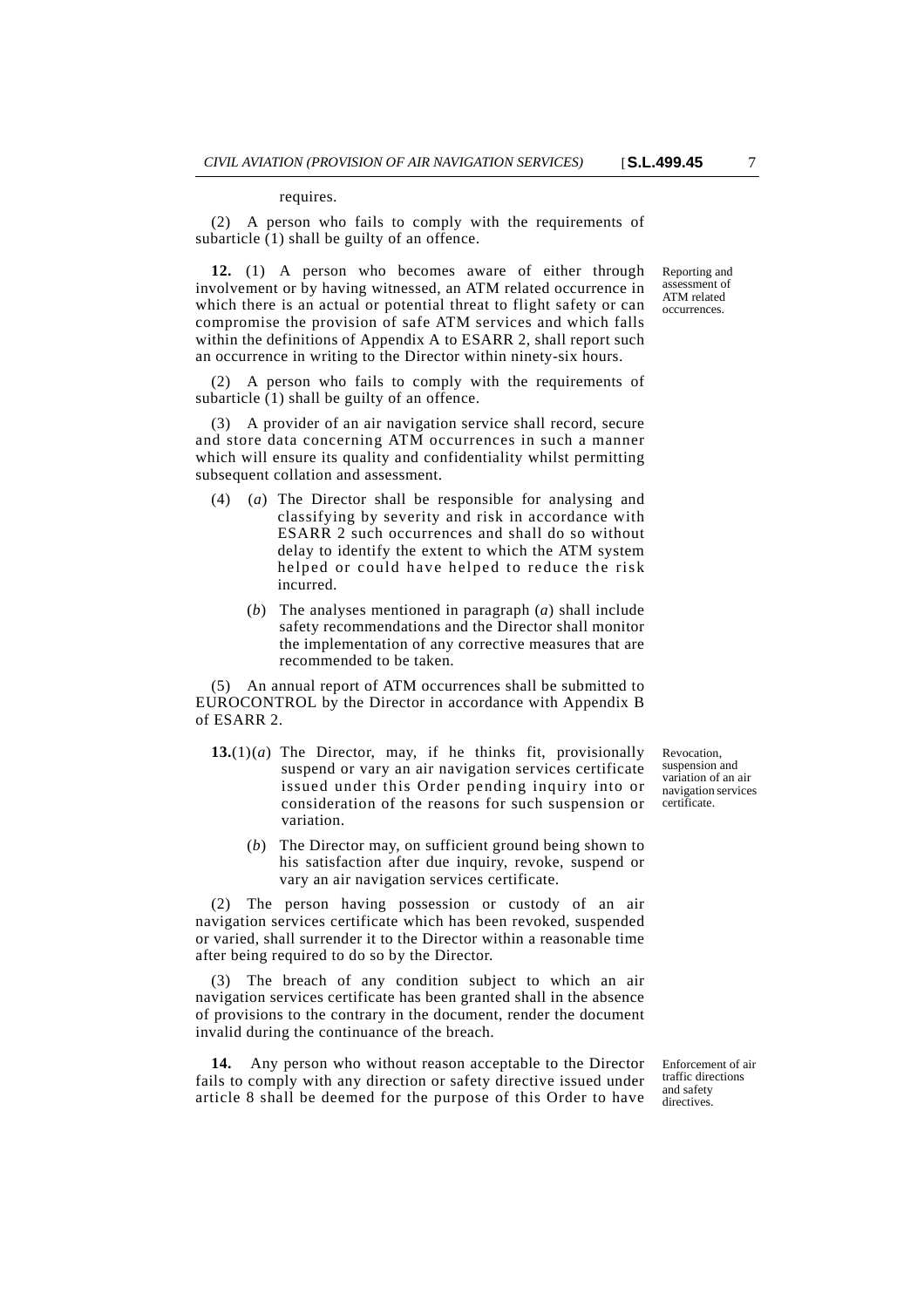## contravened that provision.

Penalties. *Amended by: L.N. 411 of 2007.*

**15.** (1) A person who commits an offence under articles 6, 11(2), and 14 shall be liable, on conviction, to a fine (*multa*) not exceeding one thousand and one hundred and sixty-four euros and sixty-nine cents (1,164.69).

(2) A person who commits an offence under article 12(2) shall be liable, on conviction, to a fine (*multa*) not exceeding four hundred and sixty-five euros and eighty-seven cents (465.87); and, in a second or subsequent offence, to a fine (*multa*) not exceeding one thousand and one hundred and sixty-four euros and sixty-nine cents (1,164.69), or to imprisonment for a term not exceeding six months or to both such fine and imprisonment.